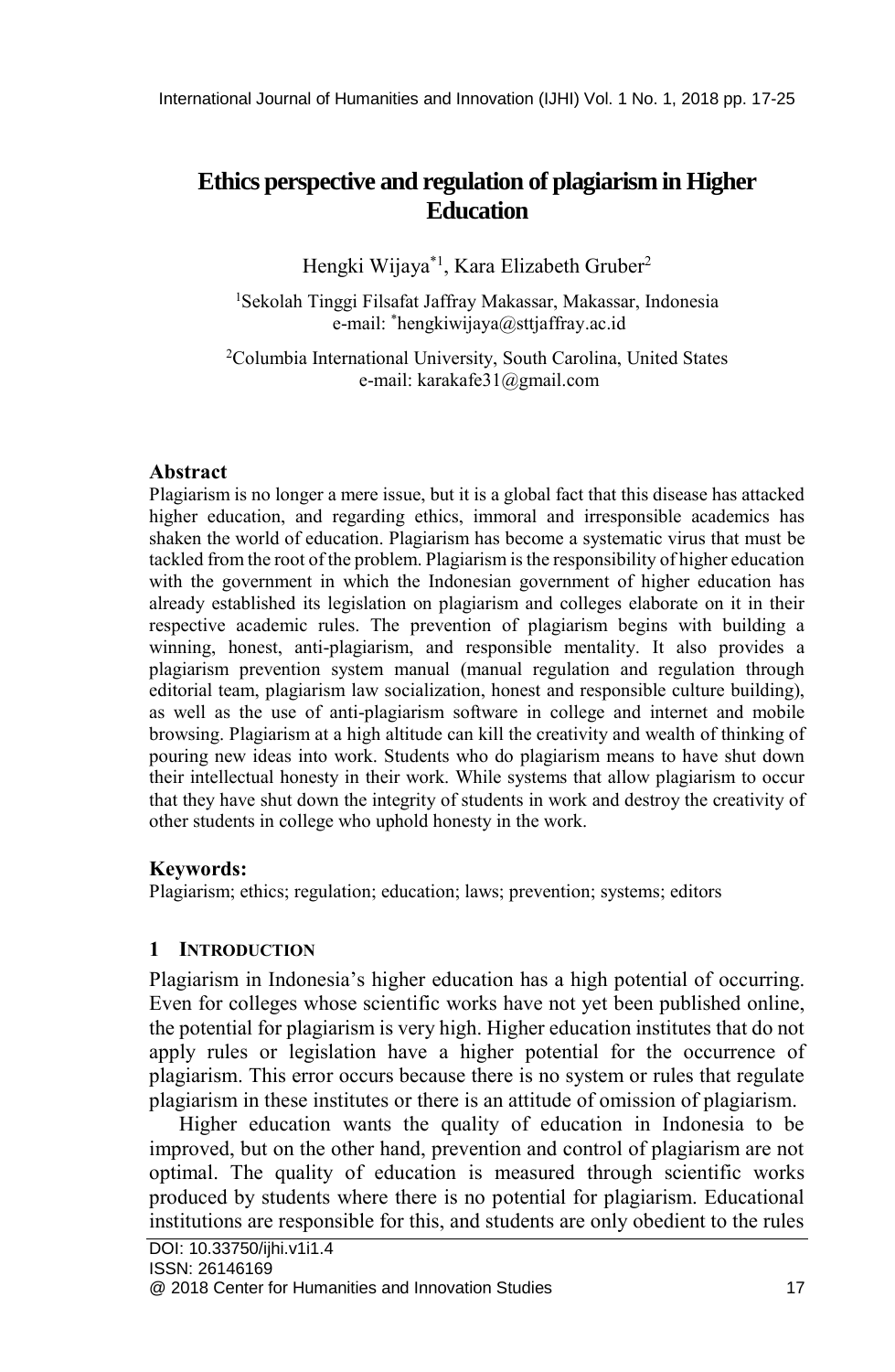18

set. This article explained about definitions of plagiarism, causes of plagiarism, legal sanctions for plagiarists, ethics, regulation and solution to avoid plagiarism in high education.

Plagiarism is a deliberate or intentional act of obtaining or attempting to obtain credit or value for a scientific work, quoting part or all of the work and/or scientific work of another party acknowledged as a scientific work, without declaring the source appropriately and adequately. Although the definitions for plagiarism or duplicate publication may vary and "gray zones" for definitions may exist, intentional copy-editing from other papers is strongly discouraged. Often, paraphrasing another author's idea but using one's statements together with citing the original article can help avoid the criticism of plagiarism (Lee, 2008). Plagiarism is a worldwide problem, which arises in various diverse zones of our lives. There are many different forms of plagiarism.

Plagiarism happens when one claims that an idea, or the expression of it, is his own when in fact it is someone else's. Plagiarism is defined as "The practice of taking someone else's work or ideas and passing them off as one's own." It is also defined as "The use of another author's language, thoughts, ideas, or expressions, and or the representation of them as one's original work without crediting the source" (Mohammed et al., 2015). Plagiarism is a deliberate or intentional act of obtaining or attempting to obtain credit or value for a scientific work, quoting part or all of the work and/or scientific work of another party acknowledged as a scientific work, without declaring the source appropriately and adequately.

Many of the plagiarism policies echo these elements as plagiarism is often defined as an act of dishonesty (sometimes also called misconduct) in which an object (property) in the form of words, ideas, artwork, computer programs, and the like are misappropriated (taken, stolen) by a person (offender) from another person or source (Sutherland-Smith, 2011). Based on the description of plagiarism above, it can be concluded that plagiarism is quoting or taking part of the writing, either the ideas, words, quotations in quotations, and translations without listing the true source, including the source quoted by the previous author. When authors intentionally or unintentionally falsify the author's identity, title, and publisher, year and page, which is also plagiarism.

The view that it is not easy to detect plagiarism. However, from existing research, this view is more appropriate. According to the nature of the plagiarized production, plagiarism can occur in many types, including plagiarism of ideas, text, designs, collusion, self-plagiarism, patchwriting and many others (Mohammed et al., 2015). Plagiarism of ideas is very difficult to detect because of a lack of proof and because there is no real production stolen (Mohammed et al., 2015). It is the theft of a new idea or a theory presented anywhere. The plagiarist then conducts research based on this idea/theory and presents it as if it is his/her own without acknowledgment of the source (Mohammed et al., 2015). This section is tough to detect if the idea has been translated in the language of the researcher himself and eliminated the source. Therefore a researcher must protect his or her idea with copyright.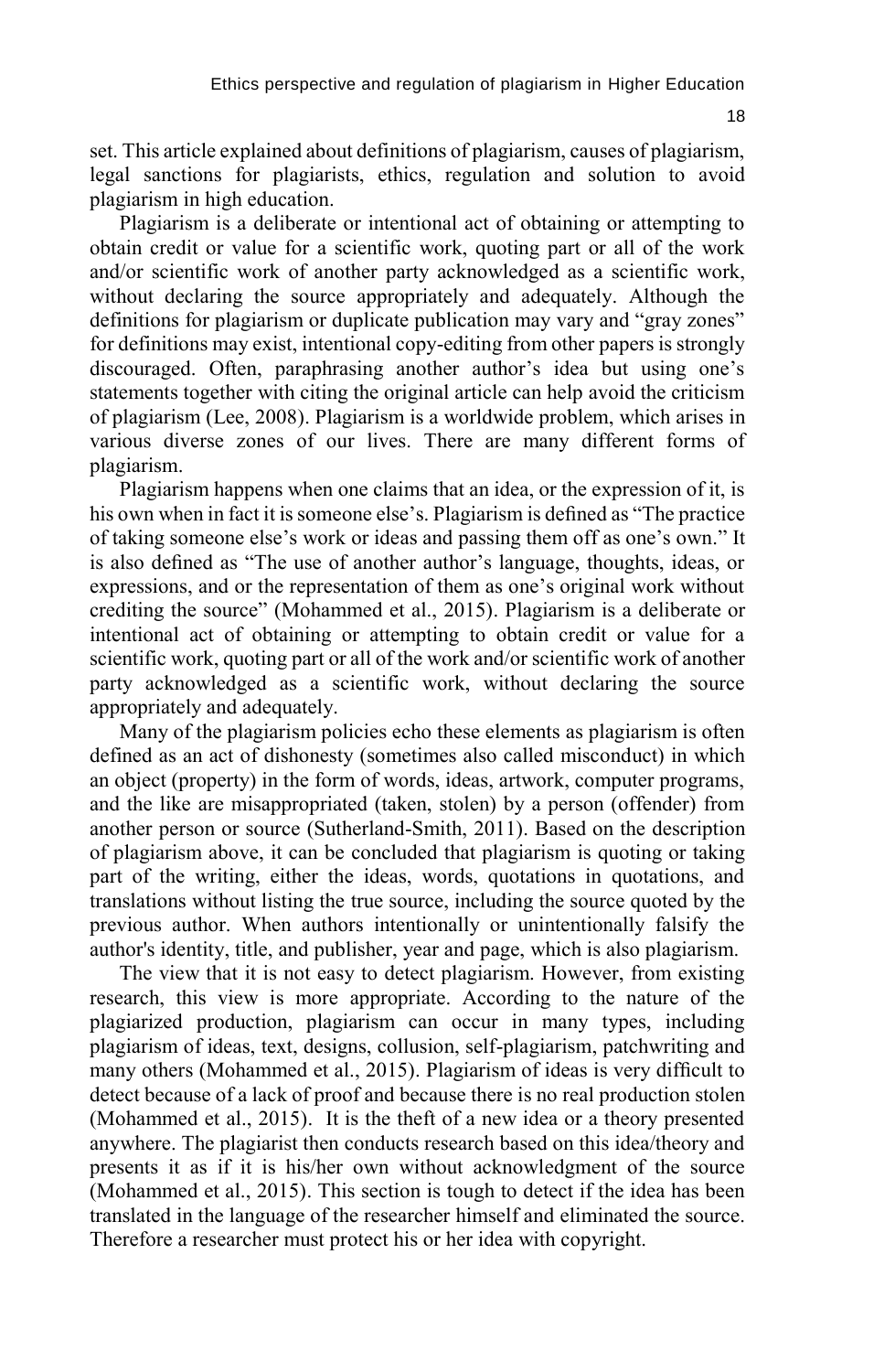The incorporation of borrowed words and ideas into written work, however, is a delicate and complicated issue. If a writer fails to give credit in an appropriate way to the source of the borrowed material in her text, the stigmatizing label of "plagiarism" may be applied. In a university context, if students include what are perceived as plagiarized ideas or words in their writing, they may encounter serious problems that can threaten their academic future (Kobayashi & Rinnert, 2005). Plagiarism of text. This form is also known as "copy-cut-paste" or "word-to-word" writing. This occurs when a searcher takes an entire paragraph from another source and includes it in his research writing (Mohammed et al., 2015).

Self-plagiarism occurs when a researcher uses substantial parts of his research in two different publications that use the same findings or illustrations without referring to both publications. This form of plagiarism is also known as "redundant data." There is a debate about self-plagiarism to consider if it is misconduct at all (Mohammed et al., 2015). Also known as text recycling, is another common form of plagiarism. In self-plagiarism, the author copies large parts of one of his or her previous papers word-for-word (Emmanuel, Carver, Dellva, & Parchure, 2011). Authors often forget to provide a source or footnote for their writings cited in other writings. This also happens when the writing is published online in many places, but it is almost the same, so it can be called self-plagiarism.

Collusion is allowing someone else, such as professionals or agencies, with or without paying money, to write a piece of work and then the plagiarist presents it as if it is his/her own. This is a form of illegal, unauthorized cooperation with the intent to deceive (Mohammed et al., 2015). Plagiarists hire services who do not know the rules of plagiarism to creating scientific writings with sources that are not clear and which they indeed lead to plagiarism and lawlessness. Patchwriting is copying parts of another work and changing a few words or the order of words to make it appear as if it is original. This should not be mixed with paraphrasing, which is taking a fact from a source then writing it in one's language and style. Paraphrasing is appropriate, while patchwriting is not (Mohammed et al., 2015; Li, 2013). The writer takes part of the quote and replaces the words with his own words so that it looks like his writing, but he/she does not provide the source of the writing or ideas, so it is also plagiarism. The author can narrate a quote but must include the source so as not to plagiarize.

There are many causes of plagiarism as follows: (Mohammed et al., 2015)

- a) Misunderstanding: many researchers believe that taking entire paragraphs from different papers and including them in their writing is accepted as long as they mention the references at the end. The result will be a new article having substantial parts in the "copy-cut-paste" style, which is the definition of plagiarism. Submitted articles in this style are rejected by journals or may be retracted after being published.
- b) Poor time management and writing under stress. The author does not focus on his research because he/she takes care of many other jobs that take much time.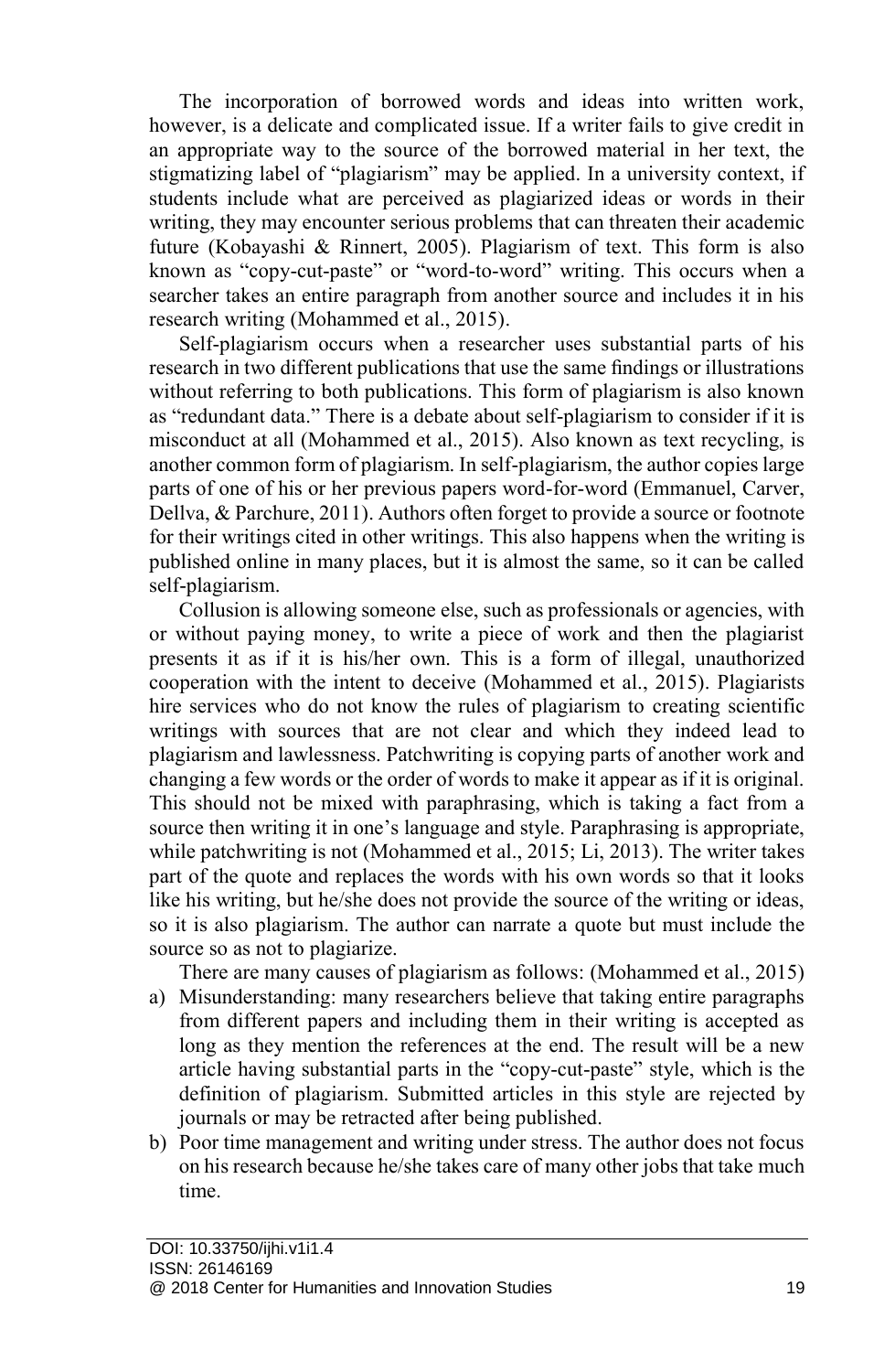- c) Immature writing skills: scientific writing is a language that undergoes development over time. The essential tool to gain this skill is an excessive reading of literature and practice of scientific writing. Over time, writing research articles becomes an enjoyable experience.
- d) Intentional, as previously discussed. This part must have been the researcher's intention from the beginning.
- e) One of the most common causes of plagiarism is the enormous pressure on researchers and academic staff to publish their studies: the 'publish or perish' rule. The pressure of academic promotion and reporting of research results is too enormous. Therefore, researchers should not work alone but as a team of researchers to share tasks and responsibilities in research.

Pecorari and Petrić say other causes of plagiarism:

*Plagiarism has long been used as an umbrella term covering various types of unacceptable behavior, some of which, but not all, refer to textual activity. Poor referencing, poor paraphrase and inaccurate citation are sometimes placed in the same category as commissioning a paper from commercial service and submitting another student's paper as one's own (Pecorari & Petrić, 2014).*

# **2 METHOD**

This study aims to provide the description and comprehension of the ethics and regulation of plagiarism in higher education. This paper used a method of the literature review. Literature reviews should "objectively report the current knowledge on an issue" and afford a summary of the best current study from earlier available studies related to a specific topic (Baker, 2016; Green, Johnson, & Adams, 2006). Information used to write this paper was collected from the sources of journal and books.

# **3 RESULTS**

# **3.1 Legal Sanctions for Plagiarists**

Universities' plagiarism policies vary significantly in the extent of detail given about the act of plagiarism. Some universities are very detailed, and break down plagiarism into categories such as "serious," "moderate," and "slight" plagiarism and give percentages of permitted copied text to determine the level of plagiarism in each category. Different penalties are then attached to different levels of the offense depending on the seriousness of the plagiarism (Sutherland-Smith, 2011).

The notion that plagiarism is an illegal conceivably even a criminal act, intended to harm another author is aligned with the way in which copyright legislation penalizes breaches of the copyright law (Sutherland-Smith, 2005). The Education Law in Indonesia regulates specifically about plagiarism as a form of protection of scientific work of researchers. The sanctions are as follows: First, College graduates who use scientific works to obtain an academic degree, profession, or vocation, if plagiarism is proved, his title will be repealed. Second, Graduates whose scholarly work he uses to earn an academic degree, profession, or vocation as referred to in Article 25 Paragraph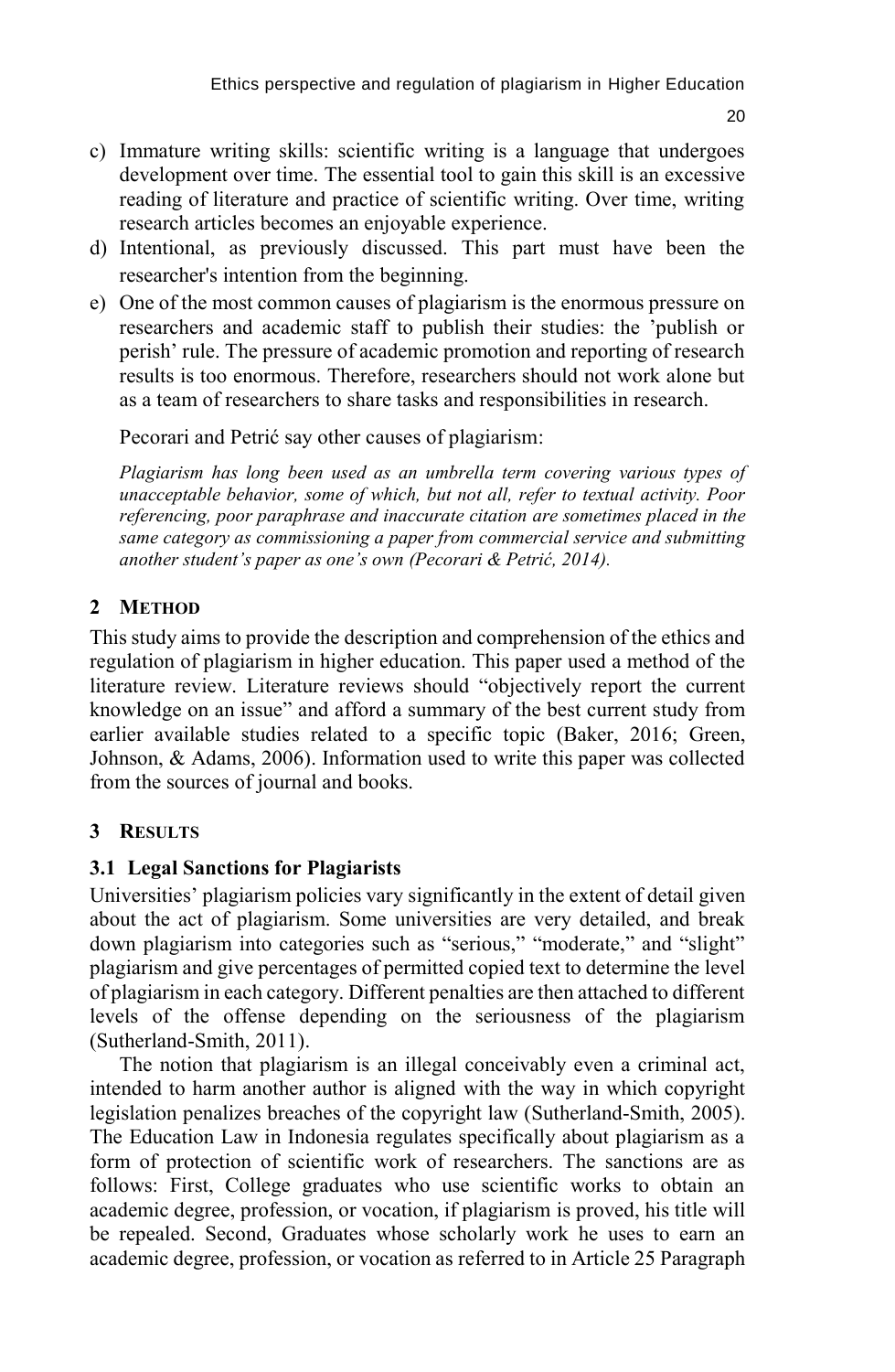2 and it is proven to be a copy will be convicted with a maximum imprisonment of two years and/or a fine of at most hundred million rupiahs.

Ministerial Regulation has set sanctions for students who plagiarized. If plagiarism is proven, then students will receive the following sanctions:

- a) Warning
- b) Written warning
- c) Delay granting part of the student's rights
- d) Cancellation of value
- e) Dismissal concerning status as a student
- f) Dismissal not concerning status as a student
- g) Cancellation of a diploma if the individual has graduated from the education process.

# **3.2 Some Results of Research on Plagiarism**

In recent years, research has become a growing industry. There is fierce competition among more than 7.1 million researchers in the world to have their research published in over 25,000 journals. Researchers are under pressure to get their work published in good journals. When this pressure is coupled with a lack of time, lack of research skills and ease of obtaining information and articles from the internet, the rate of plagiarism increases (Mohammed et al., 2015).

According to the results of other studies in a sample of 62,213 MEDLINE citations, 0.04% of cases were examples of potential plagiarism and 1.35% of cases were considered duplicate publications. After extrapolation, this corresponded to as many as 3,500 and 117,500 cases of total citations, respectively (Lee, 2008). In another report, Zhang used the text analysis service CrossCheck to detect articles submitted to the Journal of Zhejiang University – Science (JZUS). The results of the study also designate the restricted use of the notion of ''culture'', which is often cited in explaining plagiarism among EAL authors. The Chinese editor referred to previously, for example, reported a "staggering 31%" of the submissions to the JZUS contained plagiarism (Li, 2012).

Results from studies conducted in Australia (32% of 186 students in (Sutherland-Smith, 2010) and the UK (32.2% of 291 students, (Szabo  $\&$ Underwood, 2004)) are almost identical to the figures from US studies reviewed above. The only exception is Selwyn who reveals much higher figures. However, this may be due to the diversity in the phrasing of the feedback options in the survey since Selwyn used a definite time frame rather than the frequency scales used in other studies. The study may account for the apparent difference in students' responses (Pecorari & Petrić, 2014; Selwyn, 2008). The results of the study is expected to help higher education to improve the socialization of the dangers of plagiarism concerning the research ethics code in universities. The above proves that on the one hand students want to give their best work, but the potential for plagiarism is also high. Higher education can reduce the level of plagiarism with two things that are done at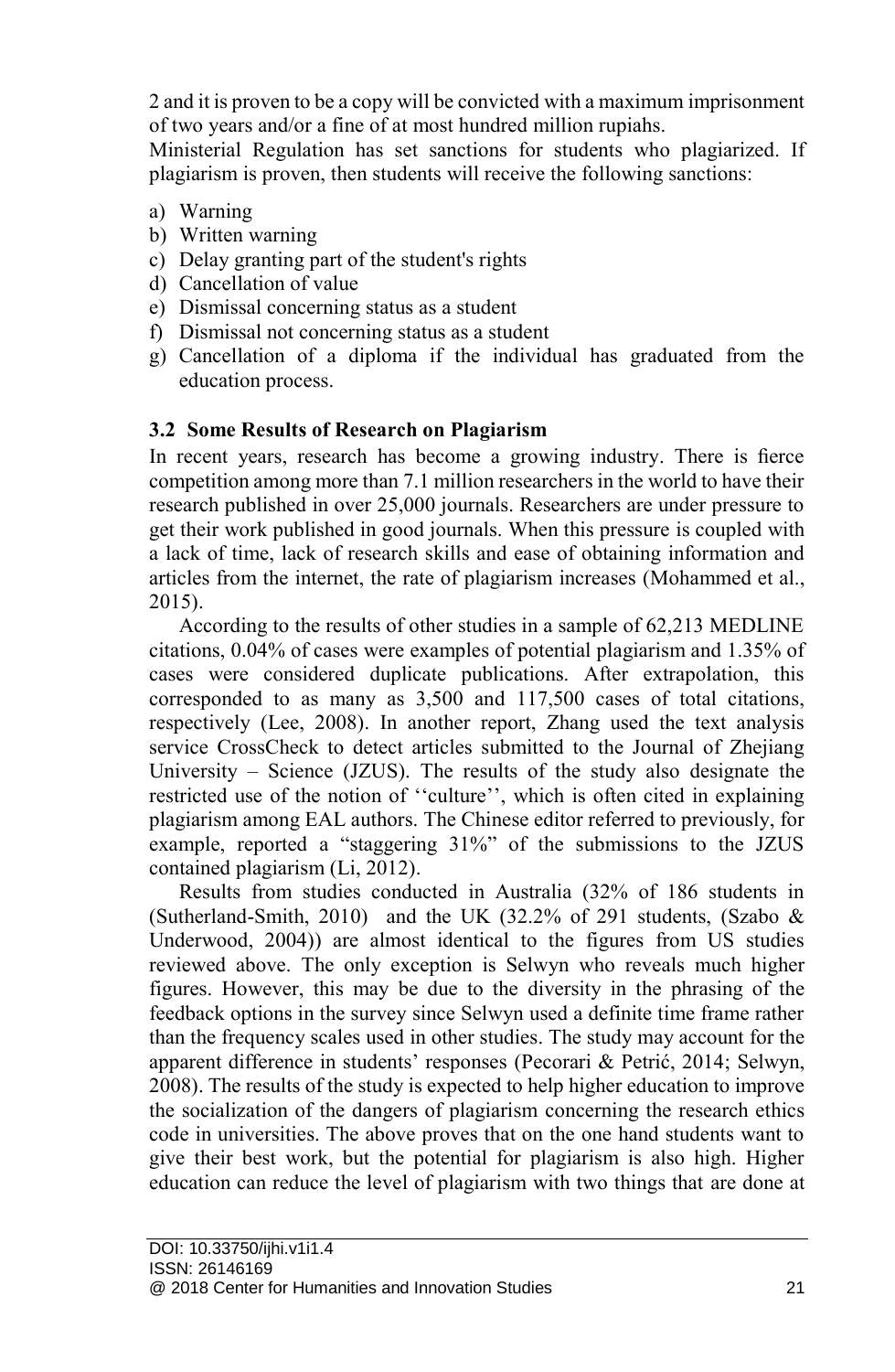22

the level of law (ethics, norms, and regulation) and the level of skill by using anti-plagiarism software tools.

## **4 DISCUSSION**

## **4.1 Ethics and Plagiarism**

Yolanda Lira shared in *Higher Education – Ethics in Action Global Ethics Forum 2016 The Value of Values across Sectors*. She said:

*Raising awareness for academic honesty, integrity and building a culture of ethical research can successfully be done among faculty and students by discussing case studies and best practices in curricular teachings. In practice, it is important to offer incentives aiming at awarding authentic research, or by the promotion of "demonstrated moral integrity (Ethics, 2016).*

Plagiarism is undoubtedly a disgraceful and selfish act and includes the act of "stealing" which harms others. Usually, plagiarism occurs because people who do research are people who are not smart, not creative, lazy to learn and want to find the easy way to do things in conducting research. The act of cheating and theft is a sin. Every act of sin must be acknowledged and sanctioned by the rules. Applicable, in this case, is the sanction of student and academic regulations and if the perpetrator is a lecturer, he/she will be subject to sanctions by the lecturer's ethical code.

Integrity in academic life is essential to demonstrate responsible attitudes and principles in scientific work. Proper understanding and correct action will prevent a researcher from plagiarism. Anti-plagiarism and upholding ethical values, norms and rules in higher education will reflect the principle of National Education and pass on religious values. Honesty, integrity, and originality are the most critical aspects that should be considered carefully when someone creates a work, whereas a plagiarism act occurs when someone fails to provide sufficient source citation in one's work. The values of ethics to avoid plagiarism, are scientific truth, reasoning, honesty, justice, benefits, virtue, responsibility, diversity, and affordability.

### Heather Hilliard et al., said:

*An examination of the universities where a code of conduct existed found that the most common practice was defining the word "plagiarism." Four out of five regions defined plagiarism with an emphasis on honesty and integrity. However, only two out of five regions provided guidelines for citation. While it is apparent that plagiarism is indeed a breach of university policy for all locations included in this research, only some of the universities outlined criminal actions associated with the subject (Hilliard, Crudele, Matulich, & McMurrian, 2011).* 

## **4.2 The Solution to Avoid Plagiarism**

One of the essential principles of holistic approach concerning plagiarism prevention was the creation of intolerant culture to plagiarism (Carroll  $\&$ Appleton, 2001):

a) The culture of involving and engaging students should be created: lecturers should have to provide exciting tasks and be open to students' opinions and ideas and to explain the tasks. The number of deceptions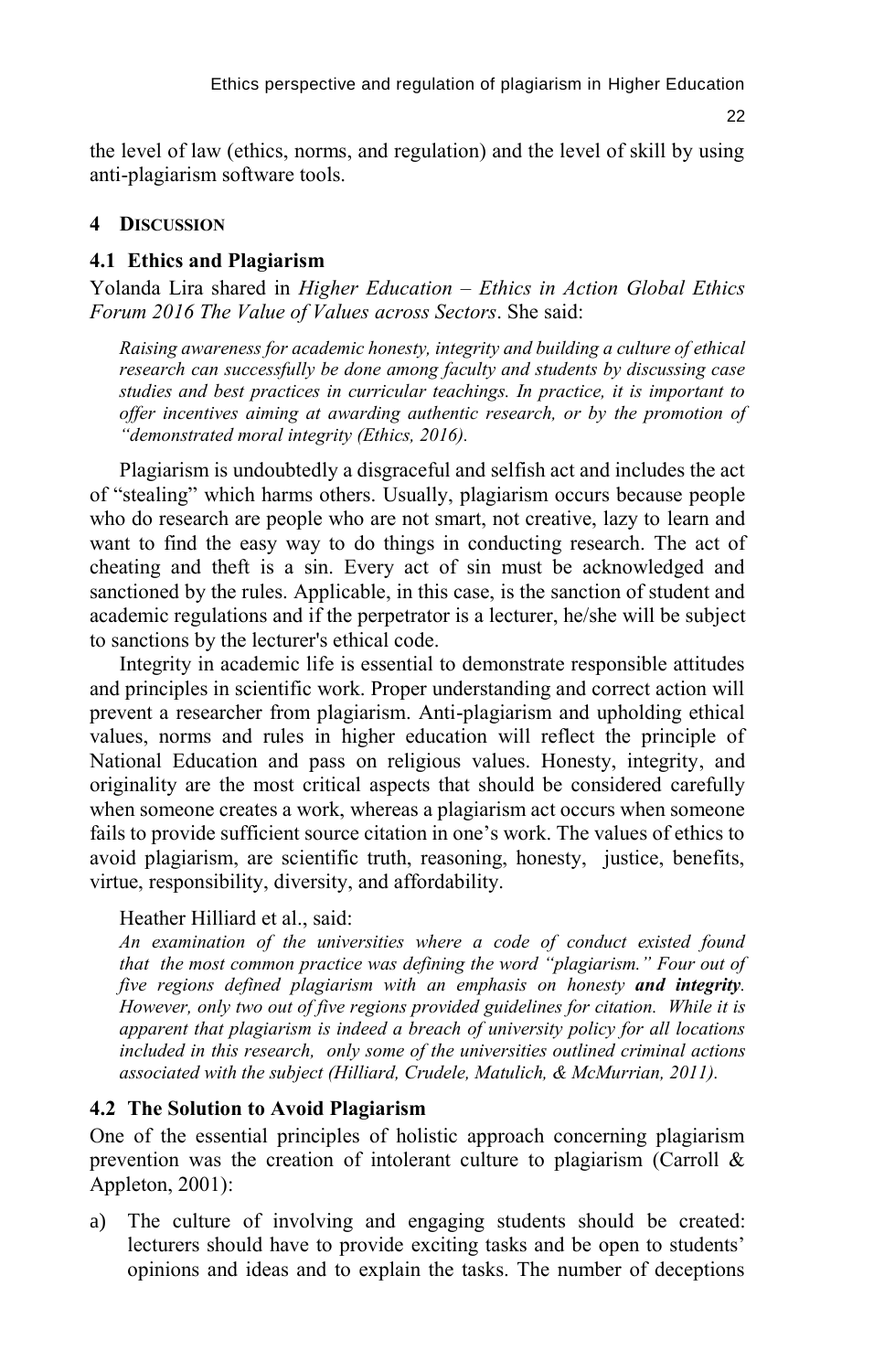should be less if students respect their lecturers are interested in their studies;

- b) Academic culture in an institution must be an example of good experience to students. Lecturers have to apply the same requirements to the students and themselves;
- c) Safe presentation, return, and system of evaluation of written works have to be used so, that students could not take the work of other student, works could not be lost, every student could get remarks from the lecturer and could be informed about advantages and disadvantages of his or her work.

Bretag summarizes this point and gives solutions to avoid plagiarism (Bretag, 2013):

- a) Plagiarism undermines the integrity of education and occurs at all levels of scholarship.
- b) Research indicates that both undergraduate and postgraduate students require training to avoid plagiarism.
- c) Established researchers are not immune to allegations of plagiarism.
- d) Educational institutions need to move beyond deterrence, detection, and punishment and take a holistic and multi-stakeholder approach to address plagiarism.

The understanding of plagiarism in Indonesian higher education for some universities has been implemented by publishing it online. Some universities also use plagiarism software. Also, some rules stipulate that a student must write a plagiarism-free statement. If plagiarism is found, it will be dealt with by the applicable rules. Lecturers or teachers should always give a statement in the classroom or during the guidance of the thesis or dissertation that plagiarism is unethical, not honorable and violates the law (Patak, Naim, & Talib, 2014; Patak, Naim, Talib, Akib, & Ghafar, 2015)

Higher education gives good examples and solutions to the students not to get trapped into plagiarism. Also, there is a college action through a higher education policy based on the education minister's decision on plagiarism that is passed on to the students. The action is realized in the code of academic ethics which leads to the information on the certificate of the accompanying diploma. Other solutions are formed by the editorial team in charge of evaluating the source text and at the same time setting the writing quality. If any writer finds plagiarism, then the solution is to remove the writing and replace it with the complete writing of the source. This is done before the author goes into the final exam as a graduation requirement in college. Early prevention of plagiarism benefits students and educational institutions where students study and complete their studies. The quality of education is also maintained and graduate students are also proud to be graduates of such institutions.

We should eliminate the opportunities for cheating and plagiarism, discourage, and in some cases, punish forms of cheating that represent high reputational risks. Convincing students that to study is the most convenient way of passing can be done by underlining the importance of ethics of esteem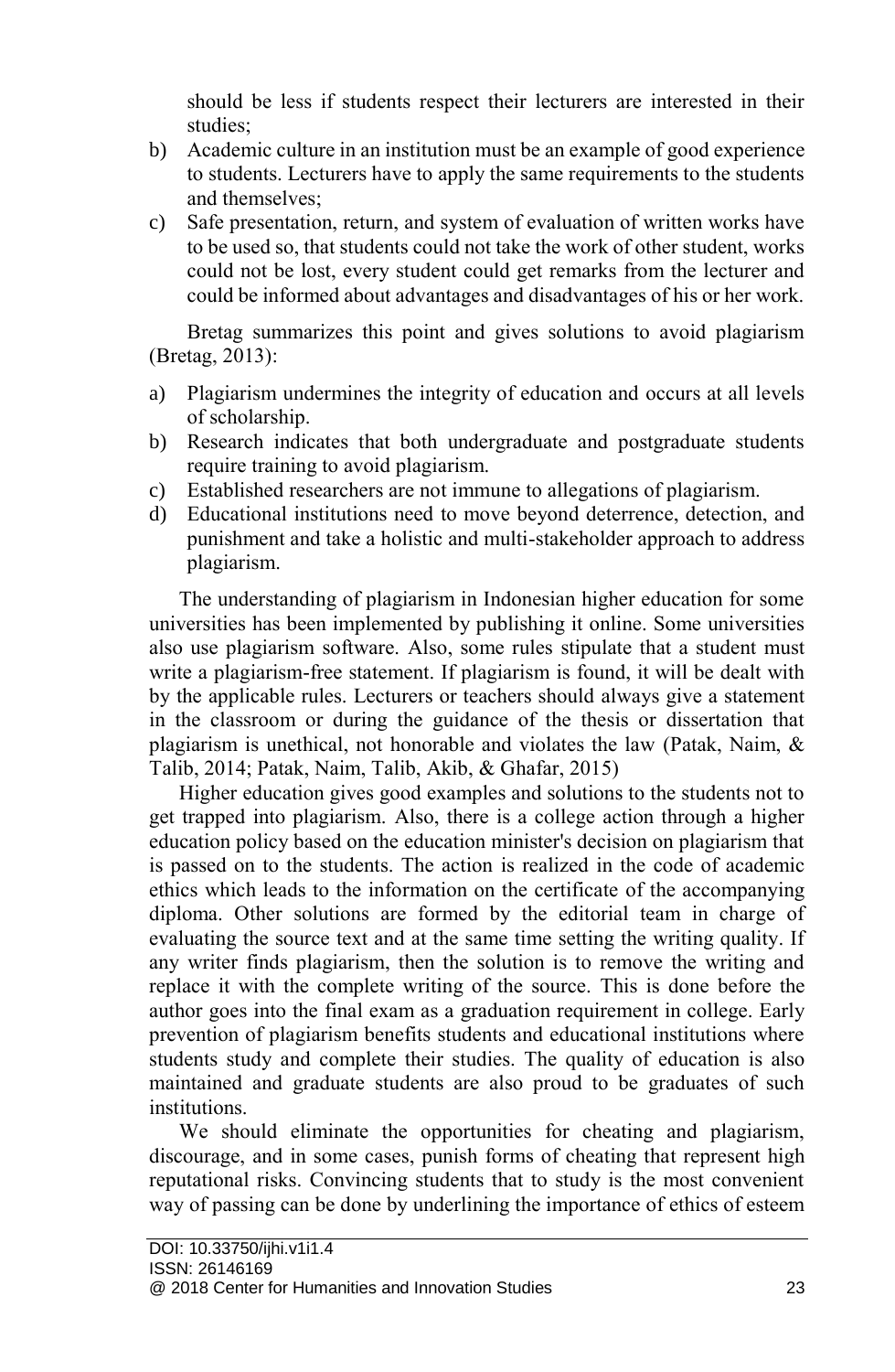$24$ 

of others and reputation. Mechanisms of symbolic and economic rewards should be put in place to reinforce academic honesty and integrity (Ethics, 2016). Today's major publication ethical challenge mainly results from global inequity. Open access to publications could be a solution, although it faces significant challenges as copyright constraints and dubious publishers. Management of the ethical issues in publication could be improved through the development and enforcement of policies from both individuals and institutions, applying the codes of publication ethics like copyright laws and ethical review (Ethics, 2016). Zhang said, "We campaign for authors, researchers and editors to be on the alert for plagiarism and to work against cultural misunderstandings" (Li, 2013; Zhang, 2010a).

This relative lack of students who deliberately set out to cheat is consistent with other studies (Macdonald & Carroll, 2006), and underlines the fact that education together with effective detection is a viable way to cut plagiarism. Today is the time to understand, prevent and act against plagiarism because if it does not start now, the next generation will be ruined by the culture of plagiarism today. Create a culture of honesty and integrity and mental revolution with the motto of let's go, let's be ethical and let's not plagiarize (Say No To Plagiarism or Anti-Plagiarism).

### **5 CONCLUSION**

Storms of plagiarism temporarily hit education in Indonesia, and plagiarism culture is widespread with the advancement of information and the ease of gaining access to scientific papers. If higher education does not improve, then the integrity of colleges will be hit by problems. Therefore, universities in Indonesia must rise up by building ethics and norms and rules to prevent and overcome plagiarism and plagiarism players in Indonesia. The prevention of plagiarism begins with building a winning, honest, honorable, anti-plagiarism, and responsible mentality. It also provides a plagiarism prevention system manual (a manual regulation and regulation through editorial team, plagiarism law socialization, honest and responsible culture building), as well as the use of anti-plagiarism software in colleges and internet and mobile browsing. Lecturers or teachers should provide excellent and honest attitudes in declaring plagiarism embodied in anti-plagiarism action so that students have antiplagiarism attitudes and produce plagiarism-free scientific papers so that the institutions and students attain appreciation and pride from their best work.

#### **REFERENCES**

- Baker, J. D. (2016). The Purpose, Process, and Methods of Writing a Literature Review. *AORN Journal*, *103*(3), 265–269. https://doi.org/10.1016/j.aorn.2016.01.016
- Bretag, T. (2013). Challenges in Addressing Plagiarism in Education. *PLoS Medicine*, *10*(12), 1–4. https://doi.org/10.1371/journal.pmed.1001574
- Carroll, J., & Appleton, J. (2001). Plagiarism: A good practice guide. *Text*, *72*(May), 173–197. https://doi.org/10.1016/j.ando.2011.04.001
- Emmanuel, P., Carver, J., Dellva, B., & Parchure, R. (2011). Ethical considerations in scientific writing. *Indian Journal of Sexually Transmitted Diseases and AIDS*,